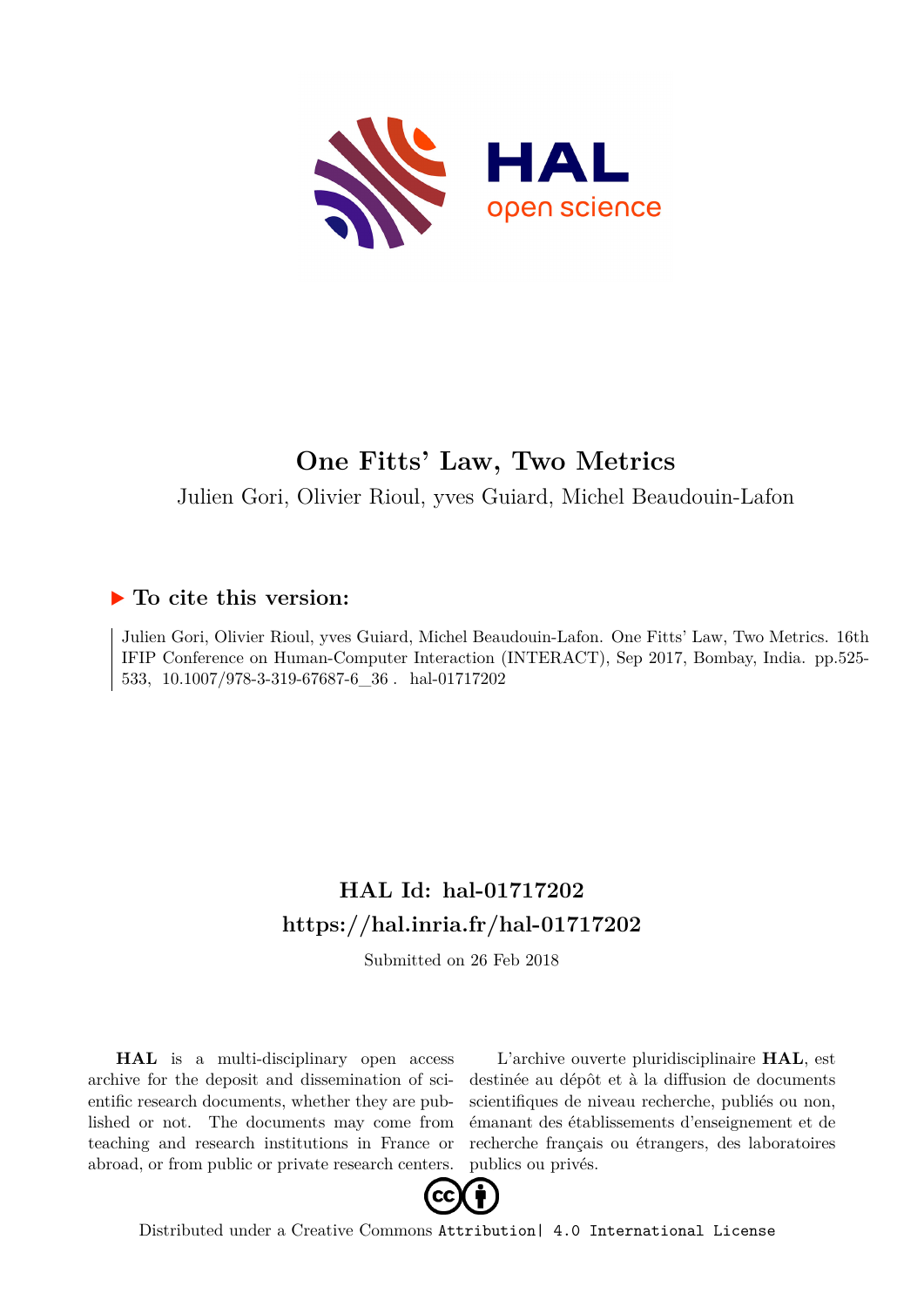# One Fitts' Law, Two Metrics

Julien Gori<sup>1</sup>, Olivier Rioul<sup>1</sup>, Yves Guiard<sup>2,1</sup>, Michel Beaudouin-Lafon<sup>2</sup>

<sup>1</sup>LTCI, Telecom ParisTech, Université Paris-Saclay, F-75013, Paris, France  $^{2}$ LRI, Univ. Paris-Sud, CNRS, Inria, Université Paris-Saclay, F-91400, Orsay, France {julien.gori,olivier.rioul,yves.guiard}@telecom-paristech.fr, mbl@lri.fr

Abstract. Movement time in Fitts' law is usually considered through the ambiguous notion of the average of minimum movement times. In this paper, we argue that using two distinct metrics, one relating to minimum time and the other relating to average time can be advantageous. Both metrics have a lot of support from theoretical and empirical perspectives. We also give two examples, one in a controlled experiment and the other in a field study of pointing, where making the minimum versus average distinction is fruitful.

## 1 Introduction

In Human Computer Interaction (HCI), Fitts' law is recognized as "the law of pointing", and is regularly used for, e.g., device evaluation or interface design. It relates the time MT to reach a target to target size  $W$  and target distance  $D$ . The law is described by the following equation:

$$
MT = a + b \cdot ID,
$$
 (1)

where MT represents movement time and ID represents a function of  $D$  and  $W$ . Most of the efforts of researchers, since Fitts' seminal paper [5], have been directed towards the study of ID; initially Fitts [5] proposed  $ID = log_2 \frac{2D}{W}$ , but today the most common formulation in HCI is the so-called Shannon formulation, due to MacKenzie [11],  $ID = \log_2(1 + \frac{D}{W})$ . Perhaps surprisingly, the interpretation of MT has rarely been discussed, yet there is room for doubt: is the measure under consideration a minimum, an average, or an average minimum?

#### 1.1 Time Metrics

Fitts' formal hypothesis in 1954 [5] was that: " If the amplitude and tolerance limits of a task are controlled by  $E$  [the experimenter], and  $S$  [the participant] is instructed to work at his maximum rate, then the average time per response will be directly proportional to the minimum amount of information per response demanded by the particular conditions of amplitude and tolerance " [5, p. 2]. Note that the expression minimum amount of information is used by Fitts to denote ID, which is not the matter here (see, e.g., [13] for an analysis of ID). For movement time Fitts gave the formula  $MT = \frac{ID}{C}$ , where C is the capacity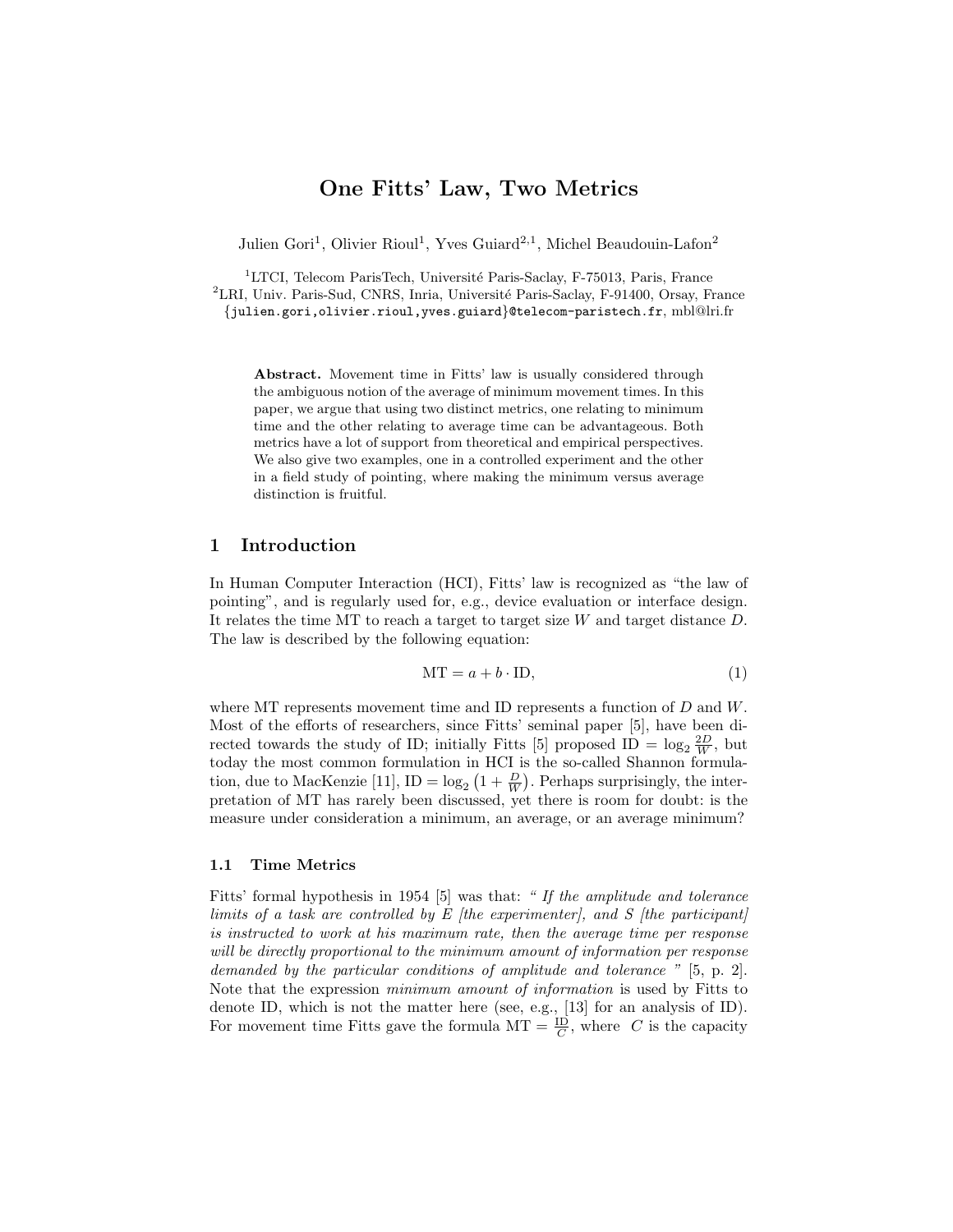of the human motor channel, representing the participant's maximum rate. If C is a maximum, the movement times should correspond to minimum movement times. Yet, we should, according to Fitts, consider the average of those minima over all time measures. Fitts' MT metric is thus an average of the minimum movement times. This raises three issues:

- Evidently, the oxymoron "average-minimum" described by Fitts is confusing. Several authors use, instead, different wordings, which suggest other interpretations of MT. A few examples are given by Soukoreff et al. [13] who consider "movement time performance for rapid aimed movements", Hoffman [8] "movement time", and Drewes [3] "mean time".
- Fitts needs the participant (S) to work at his or her maximum rate, so that the resulting movement times reflect S's full commitment to the pointing task. Yet, it is well documented that subjects are rarely fully committed to boring, repetitive tasks such as those composing Fitts' pointing experiments. The use of the average of MT's is thus based on a false premise, resulting from a shortcoming of the experimental design. It is unreasonable to take it for granted that the participants routinely perform to their fullest capabilities during the course of an experiment, even if they were instructed to do so.
- Fitts' average-minimum metric cannot be defined in a field study, because the participant are never instructed to operate at their maximum rate.

In this paper, we argue that there is a lot to be gained if one separates the average-minimum metric into two distinct metrics instead: a minimum time metric that relates to extreme performance, and an average time metric that relates to mean performance; each metric bringing its own valuable information. We show that there is enough evidence in Fitts' law literature that both follow Fitts' law, albeit with different slopes and intercepts, therefore providing essentially two Fitts' laws for the price of one.

## 2 Fitts' law is About Extreme Performance

We have two reasons to assert that Fitts' law should be interpreted as a law of extreme performance: First, a theoretical argument that exploits and precisely interprets the information theoretic analogy that was first used by Fitts, and subsequently successfully considered by, e.g., MacKenzie [11, 9] and Zhai et al. [15]; Second, a pragmatic argument related to the recent unification of Schmidt's and Fitts' laws, due to Guiard & Rioul [7].

#### 2.1 Shannon's Channel Capacity Theorem

Fitts derived his law by analogy with Shannon's channel capacity for the Gaussian additive channel. In information theory, the capacity of a channel of input X and output Y is defined by  $C = \max_{p(x)} I(X;Y)$ , where  $I(X;Y)$  is the mutual information between  $X$  and  $Y$  and the maximum is taken over all input probability distributions. The channel coding theorem  $[2]$  states that C is the maximum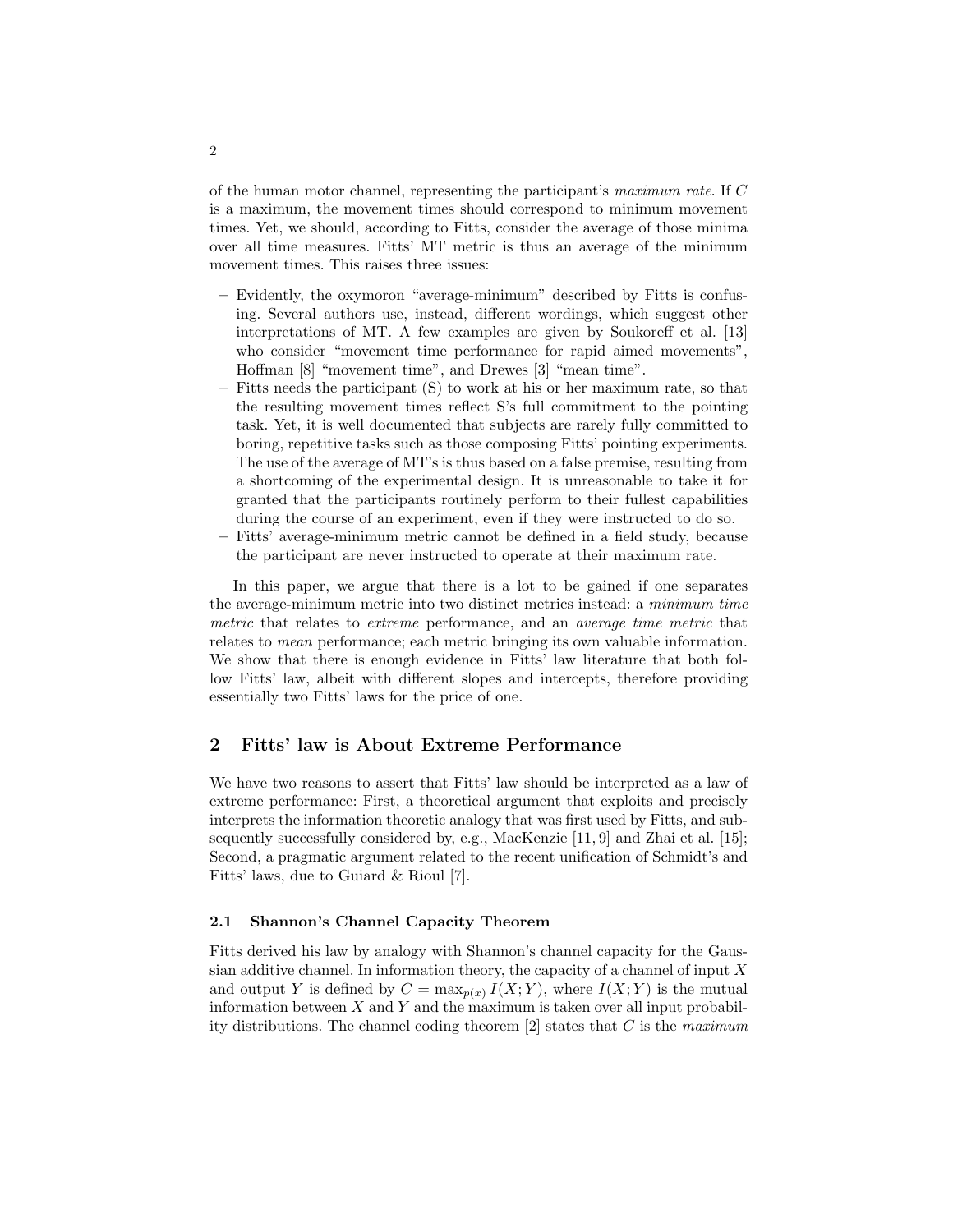allowable bit rate for which reliable transmission is possible over the considered channel. The capacity is reached at the limit of a (perfectly) optimal coding scheme. Anything less will give lower transmitted information.

#### 2.2 Unified Pointing Paradigms

Recently, Guiard  $\&$  Rioul [7] have shown that the time minimisation paradigm introduced by Fitts [5], the spread minimisation paradigm of Schmidt et al. [12] and the dual minimisation paradigm of Guiard [6] can receive a unified account provided that the participants are assumed to invest less than 100 percent of their resource in their performance. Accordingly, only the best performing samples should be expected to describe the speed-accuracy trade off. The less-thantotal resource investment assumption thus matches common sense, as well as the information theoretic concept of capacity. Based on this idea, Guiard & Rioul were able to merge the linear law of Schmidt and the logarithmic description of Fitts law, describing them as different regions of the same speed-accuracy trade-off function.

Thus, Fitts' law should estimate an extremum, rather than an average. In other words:

- for a set of movements that have the same duration, only the movements with the highest ID are susceptible of achieving the capacity, or equivalently,
- for a set of movements of fixed ID, only the movements of shortest duration are susceptible of achieving the capacity.

This is in line with the idea that Fitts' law can only be seen as an extreme performance in a constrained condition of speed. This rationale makes sense: We cannot expect a model to account for the perturbations induced by a badly designed experiment, fatigue, or lassitude.

# 3 Two Metrics

#### 3.1 The Average Time Metric

The average time metric is defined through the following relation:

$$
\mu(MT) = a + b \cdot \mu(ID),\tag{2}
$$

where  $\mu(X)$  is the mean of X per block. In controlled experiments with speeding instructions,  $\mu(\text{ID}) = \text{ID}$ . Controlled Fitts' law studies exclusively handle the average metric (see, e.g., [13], which is used as a reference by many researchers). There is thus an abundance of results showing that this linear relation between mean MT and mean ID holds well and provides for good fits. Field studies such as Chapuis et al. [1] have shown that this relationship would hold as well, with  $r^2$ coefficients for mean movement times regularly close to 1 (min 0.740, max 0.988, mean 0.941, std. dev. 0.044 for 24 different participants). The usual method to fit the average law is to perform linear regression on the data averaged per block (e.g. [13]).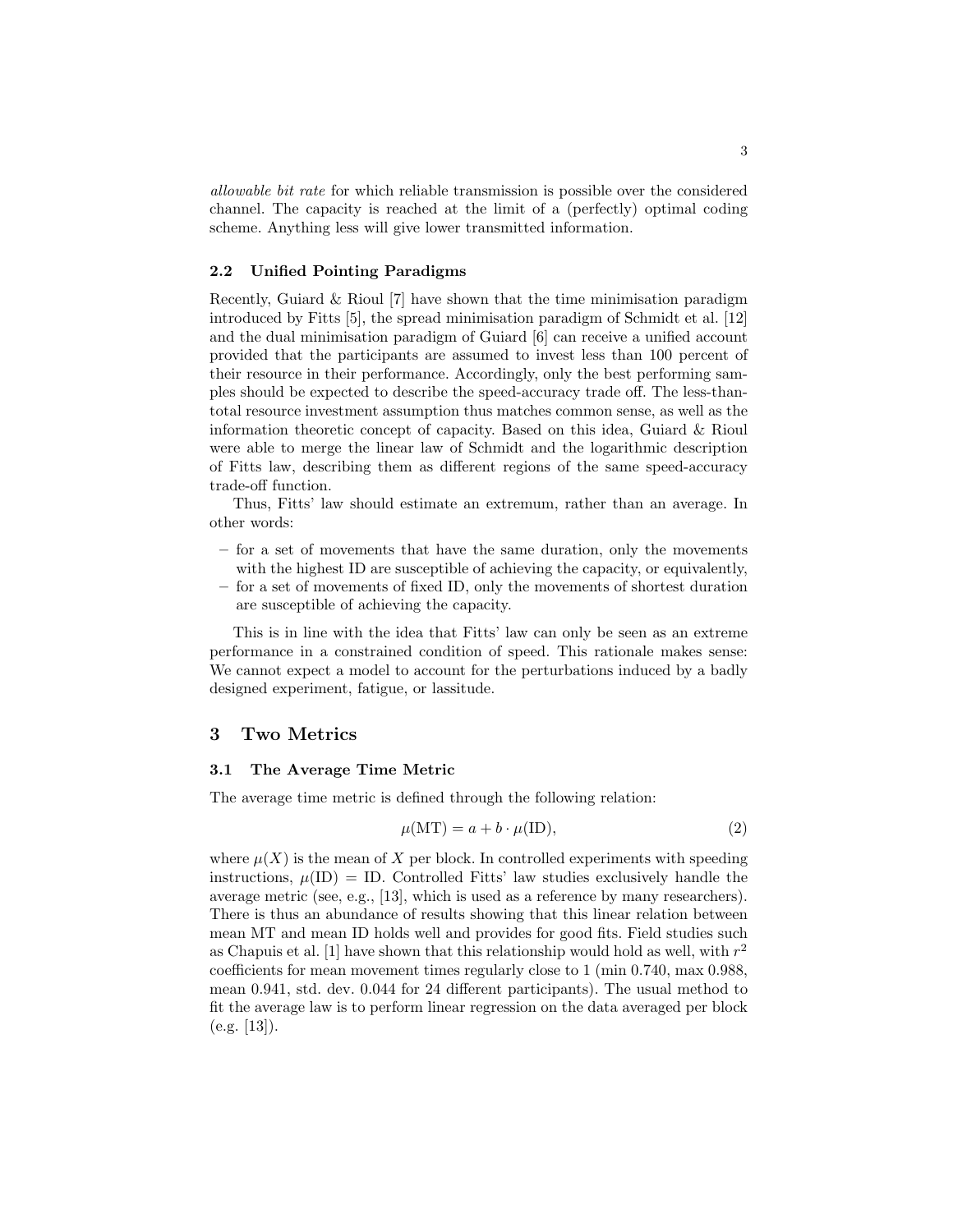#### 3.2 The Minimum Time Metric

The minimum time metric for Fitts' law is defined as:

$$
\min(MT) = a + b \cdot ID,
$$
\n(3)

in line with the theoretical arguments of the previous section. We will now call this relationship Fitts' min metric. We next give an illustration of the min metric from data acquired in the field.

#### 3.3 A Field Study Example

Fig. 1 illustrate Fitts' min and average metrics, using a field study by Chapuis et al. [1]. For several months, Chapuis et al. unobtrusively logged cursor motion from several participants using their own hardware. They were able to identify offline the start and end of movements as well as the target information for several hundreds of thousands of click-terminated movements. With this information, one can then represent the movements in a MT versus ID graph, as normally done in a controlled Fitts law experiment.

Chapuis and his colleagues kindly allowed us to access their raw data. To compute task difficulty in the 2D space of computer screens we followed the suggestion given by Mackenzie and Buxton [10] and chose  $ID = \log_2(1 + \frac{D}{\min(H,W)})$ , where  $H$  and  $W$  are the height and width of the target, respectively. Whenever an item was clicked, it was considered the target, hence target misses were not considered as errors in [1].



Fig. 1. Movement time as a function of task difficulty in one representative participant of [1]. Shown are over 90,000 individual movement measures. Left: MT up to 15 s.  $Right$ : MT up to 2 s. (lower part of the graph on the left)

.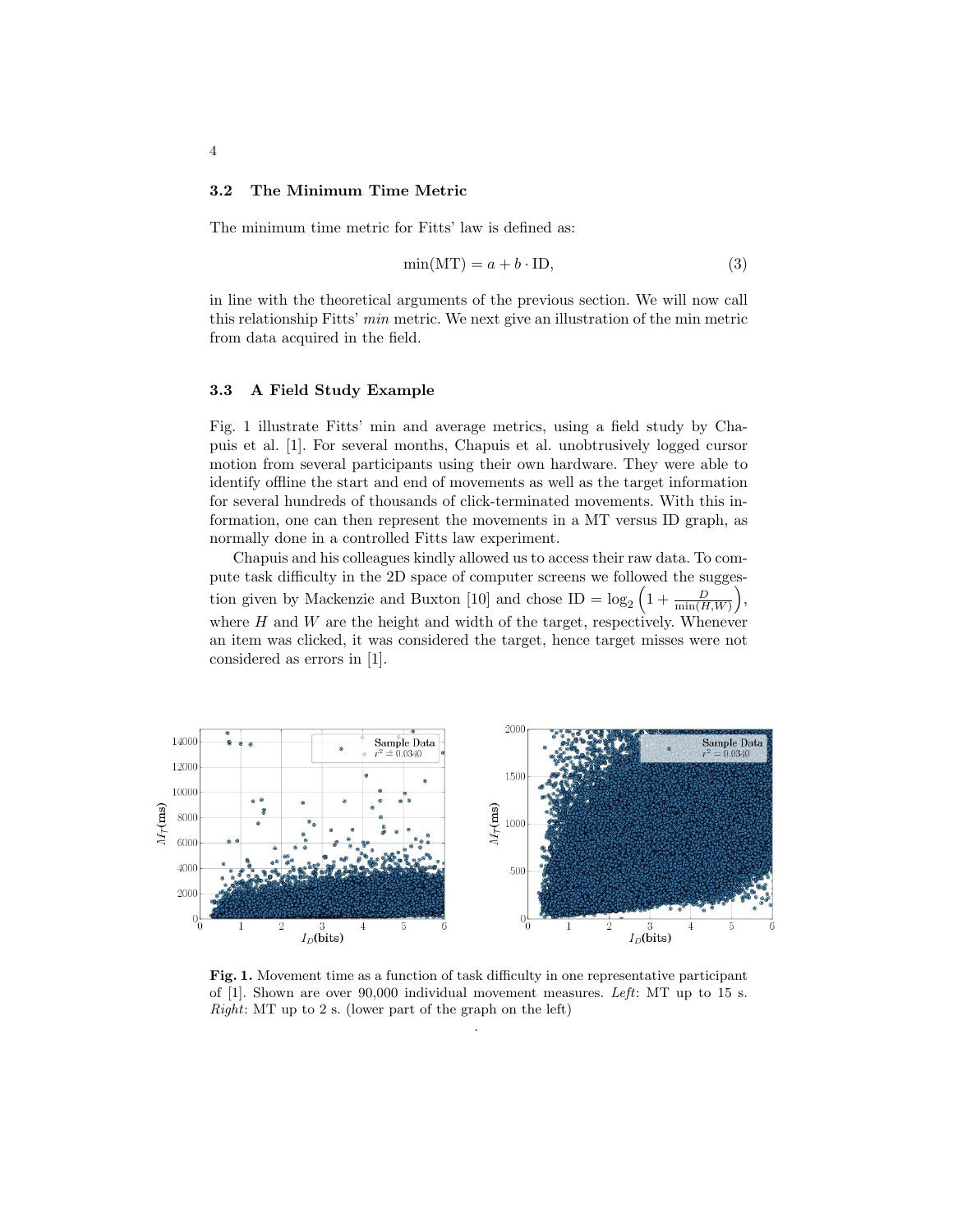Figure 1 shows the data from one representative participant (P3) of Chapuis et al.'s field study. The  $I_D$  axis is truncated at 6 bits because beyond that level of difficulty the density of data points dropped dramatically.

Obviously, the data obtained with no speeding instructions (and no experimenter to recall them) exhibits a huge amount of stochastic variability along both dimensions of the plot. While in the  $X$  dimension, most  $I_D$  values fell in the range from 0.5 to 6 bits (presumably a reflection of the geometric layout of the graphical user interface), the variability along the Y dimension is extreme.

Linear regression performed on the whole data set of Figure 1 shows that in the field experiment of Chapuis et al. movement time varied totally independently of the index of difficulty. With an r-square coefficient close to 0  $(r^2 = 0.03)$ , this data seems to totally fail to corroborate Fitts' law. This impression, however, is quite false.

In the right panel of Figure 1, which ignores all MT data above 2 s and thus zooms-in on the  $Y$ -axis towards the bottom of the plot, one can distinctly see that the bottom edge of the cloud of data points does not touch the X axis. Rather, in the downward direction, the density drops sharply: no matter the ID region considered, the distribution of performance measures has an unending tail above and what we call a front below, which in comparison is very steep (see [1] for the histogram of movement times). The unending tail is understandable as "it is always possible to do worse" [7]. In contrast, the movement time cannot be reduced below a certain critical value which accurately defines the front.

A closer look at the right panel of Figure 1 reveals that the bottom edge of the scatter plot is approximately *linear*: this linear edge is what justifies Fitts' law. In other words, the empirical regularity in Fitts' law is, in essence, a front of performance, a lower bound that cannot be passed by human performance. Fig. 1 also reveals a number of presumable fast outliers. Many reasons may explain why a small proportion of data cross the frontier. Some data points may correspond to lucky movements, failures in the analysis software, etc.

A front of performance is observable in data from the field study of Chapuis et al. because unsupervised everyday pointing does offer, albeit in a minority of cases, opportunities to perform with high levels of speed and accuracy. The difference between a field study and a controlled experiment is thus one of degree, not of nature. Experimenters have recourse to pressurizing speed/accuracy instructions simply to get rid of endless, uninformative, tails in their distributions of MT measures.

#### 3.4 Estimating the Parameters of Fitts' Law Min

Estimates of parameters  $a$  and  $b$  of Eq. 3 cannot be obtained through conventional linear regression, which leverages all movement-time measures. We tentatively designed a new technique that estimates  $a$  and  $b$  for Fitts' min metric. First, slice the MT vs. ID scatter plot into vertical slices (i.e. split the range of ID into contiguous intervals). Then, for each slice (i.e. for all MT measures that fall inside each ID interval):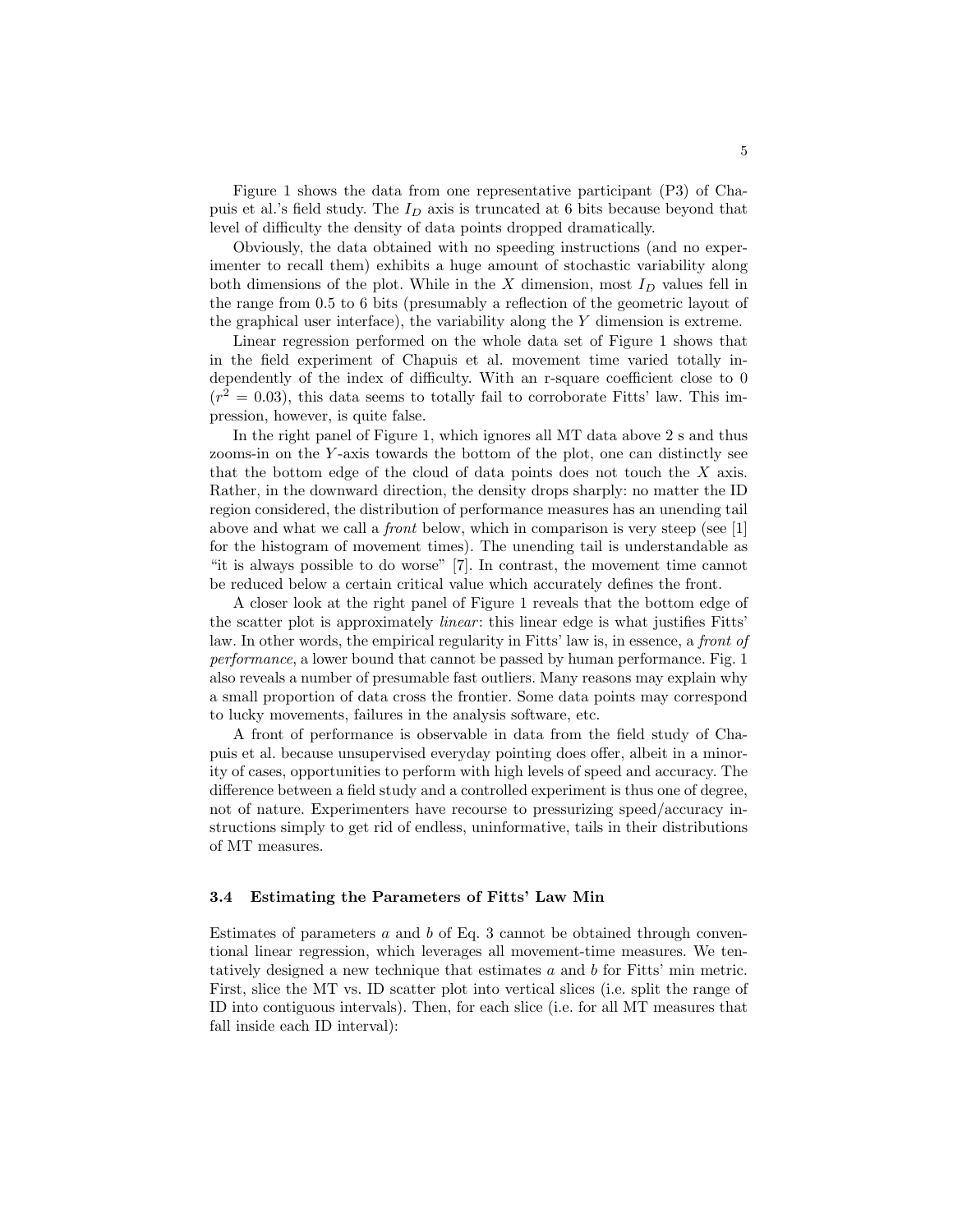- 1. Draw the frequency histogram of MT for the interval (the histogram will exhibit strong positive skew, with its mode close to its minimum value and with an extended tail);
- 2. Fit the portion between the mode and the minimum value of each distribution with a linear curve (we observed that distributions fronts are not just very steep, more often than not they are almost linear);
- 3. Find the intercept of this curve: this is an estimate of the minimum value of MT for the ID interval considered.

Finally, plot these intercepts as a function of the ID and find the line that best fits the new scatter plot. The final step is to estimate the intercept  $a$  and the slope b of Eq. 3.

The technique has the following characteristics:

- 1. It specifies the parameters of a straight line, and this is Fitts' min in its law form;
- 2. It takes into account only the points corresponding to the best performance, through the exclusive consideration of the fronts of the performance distributions. The technique does not just discard "slow" outliers—i.e. movements of unusually long duration—it ignores all data points, but the very best.
- 3. It also eliminates "fast" outliers, i.e. movements of abnormally short duration.

Figure 2(a) displays the min law obtained for one participant pointing at a pager button<sup>1</sup>. Intercepts and slopes have been computed using both linear regression and best-performance fit; the parameters are respectively  $a = 804$ ms and  $\frac{1}{b}$  = 9.34 bit/s and a = 79ms and  $\frac{1}{b}$  = 8.20 bit/s. The slopes are similar but the intercepts are strikingly different. While the best-performance fit, corresponding to the min law, yields intercepts close to those met in controlled experiments, linear regression, corresponding to the average law, produces very high intercepts, comparable to those reported by Evans & Wobbrock [4].

# 4 Using the Two Metrics

Having two metrics instead of one can only add precision in the analysis of movements, and allows to observe phenomena that were not possible before. We give two examples, one for controlled experiments and a second for field studies, to illustrate the potential benefits.

### 4.1 A Possible Scenario for Controlled Experiments

As already emphasized, a Fitts task requires participants to work at their maximum rate. The quality of the measures depends on the experimenter's success at motivating participants. With participants that performed extremely well, indeed the min law and the average law would be extremely close to each other. An

<sup>1</sup> A button such as "Next Page" and "Previous Page" in a paginated control.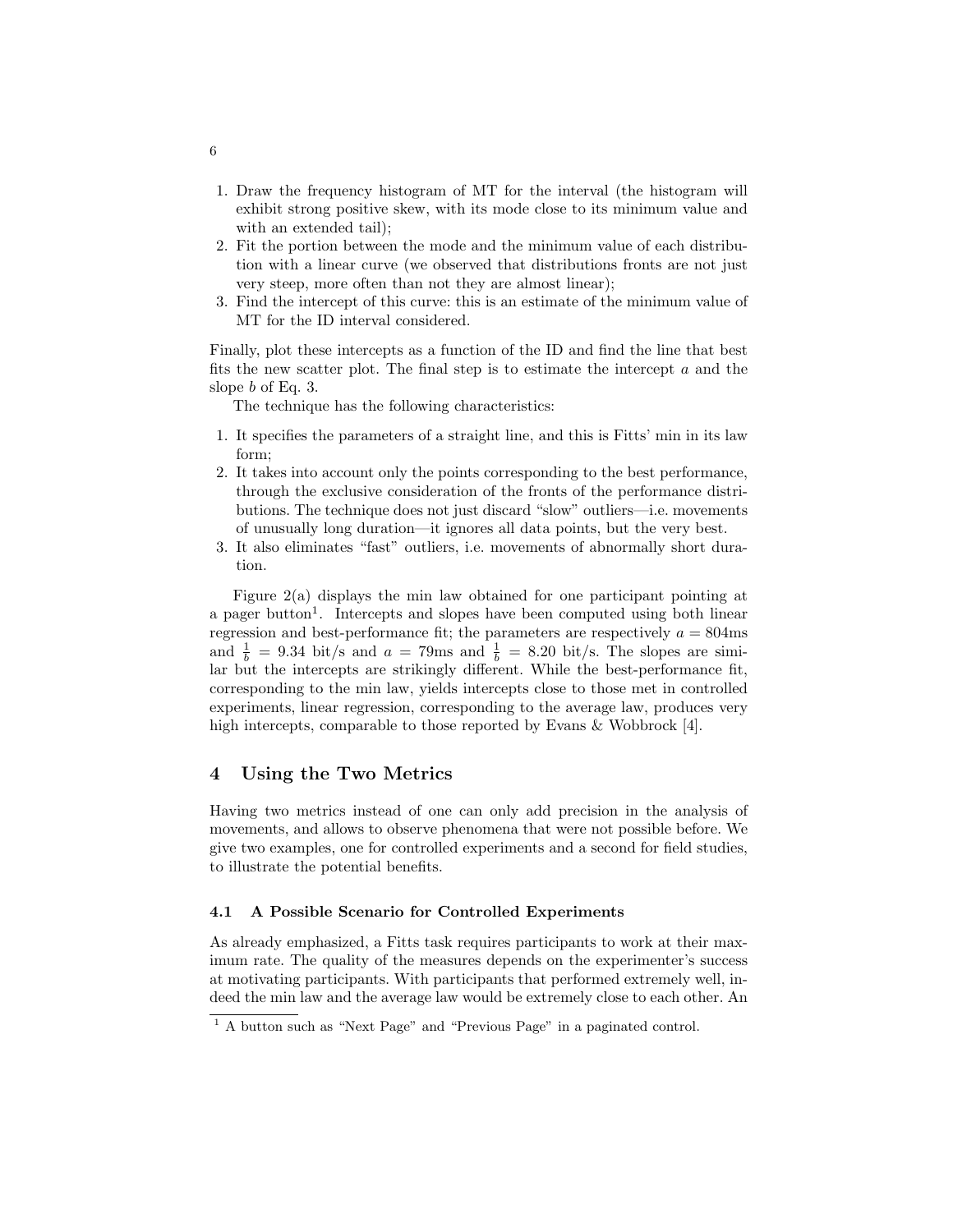

Fig. 2. (a)Fitting Fitts' law to the pager button data-set for a single participant. Red line: linear regression; blue line: front of performance. (b)Comparison between Fitts' min law versus Fitts' average law, for one participant using mouse and touch-pad.

easy way to measure that is simply to quantify the difference between the two fits. The closer they are, the better the experiment. The distance between the two fits is thus in this particular case a measure of the quality of the experiment, and could prove well suited as a quantifier of experimental noise.

#### 4.2 An Example from a Field Study

Field studies of pointing are very useful in the sense that they give us information about the natural behavior of users in the real world. The variability of movement times will be much higher than in a controlled experiments. The min and the average variants of Fitts' laws thus provide two very different types of information, the former giving the parameters of the law for best performance, and the latter giving average performance. The min law is expected to remain unchanged across systems (e.g., which operating system), environmental conditions (e.g., in a noisy crowded room or on the contrary alone in a well isolated office), human conditions (e.g., tired and bored or time-pressured), whereas the average law is expected to reflect all these changes. Importantly, the min law is expected to give similar results for both controlled experiments or field studies, whereas the average law is a reflection of all the differences that can occur between a controlled experiment and a field study.

As an example, we provide a comparison between mouse and touch-pad from Chapuis et al.'s dataset. We compared the behavior of one participant who happened to regularly alternate between the mouse and the touch-pad. The results of the fits for each device are displayed in Figure 2(b), and the parameters are reported in Table 1.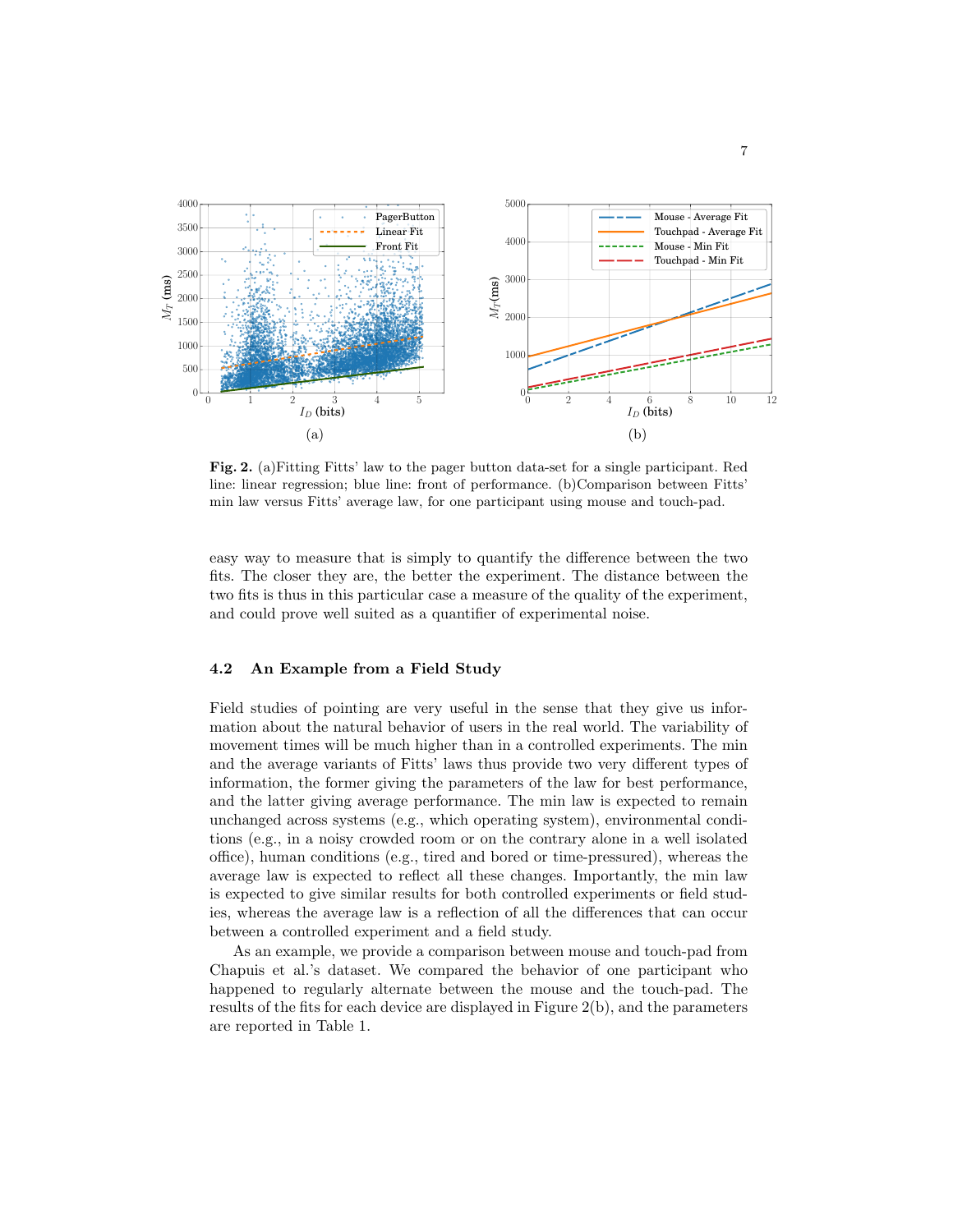|           | $\left  \text{intercept (ms)} \right  \frac{1}{b}$ (bit per s) |     |             |       |
|-----------|----------------------------------------------------------------|-----|-------------|-------|
|           | average                                                        | min | average min |       |
| mouse     | 647                                                            | 114 | 5.46        | 10.81 |
| touch-pad | 968                                                            | 178 | 7.15        | 10.23 |

**Table 1.** Intercept (a) and inverse of  $slope(\frac{1}{b})$  of the min and average law for the mouse and touch-pad for participant 3 from Chapuis et al.'s experiment [1].

With linear regression, the touch-pad has a higher intercept than the mouse, but the mouse has a steeper slope, hence the lines cross at about  $ID = 7$ . This would suggest that the touch-pad is slower than the mouse for most tasks, but is faster for high-difficulty tasks. This observation is untypical and needs investigation: is it that the effort required to handle the touch-pad is less than for the mouse, or is the average law victim of some artefact, such as irregular distribution of ID or unusually long movement times for low ID, which tilts the linear regression fit? By contrast, our performance fit tends to show that the mouse is always a bit faster than the touch-pad. This result is consistent with those found in the literature for controlled experiments, e.g., Yun & Lee [14].

# 5 Conclusion

There are good reasons to use two metrics for Fitts' law. On the one hand, the min metric has a solid theoretical background, supported by Shannon's channel coding theorem and Guiard & Rioul's study of the speed-accuracy tradeoff. On the other hand, the average law can claim more than 60 years of empirical validation. We expect the min metric to give robust and consistent results. It relates to the human motor capacity, and hence is a useful reference for HCI experimenters. The average metric is expected to reflect everything that is not related to the human motor system, e.g. environment or device.

We have given two examples where the min metric provides useful information when compared to the average metric. In the case of the field study of mouse versus touchpad, the min law gives results that are consistent for both field study and controlled experiment. We expect this to be a general property. For the average law, the touchpad apparently outperforms the mouse for high ID's. This is probably worth investigating. This dual characterization certainly opens new perspectives for Fitts' law in HCI research, in both field studies and controlled experiments, and may lead to finer results.

#### References

- 1. Chapuis, O., Blanch, R., Beaudouin-Lafon, M.: Fitts' law in the wild: A field study of aimed movements (2007)
- 2. Cover, T.M., Thomas, J.A.: Elements of information theory. John Wiley & Sons, New Jersey (2012)